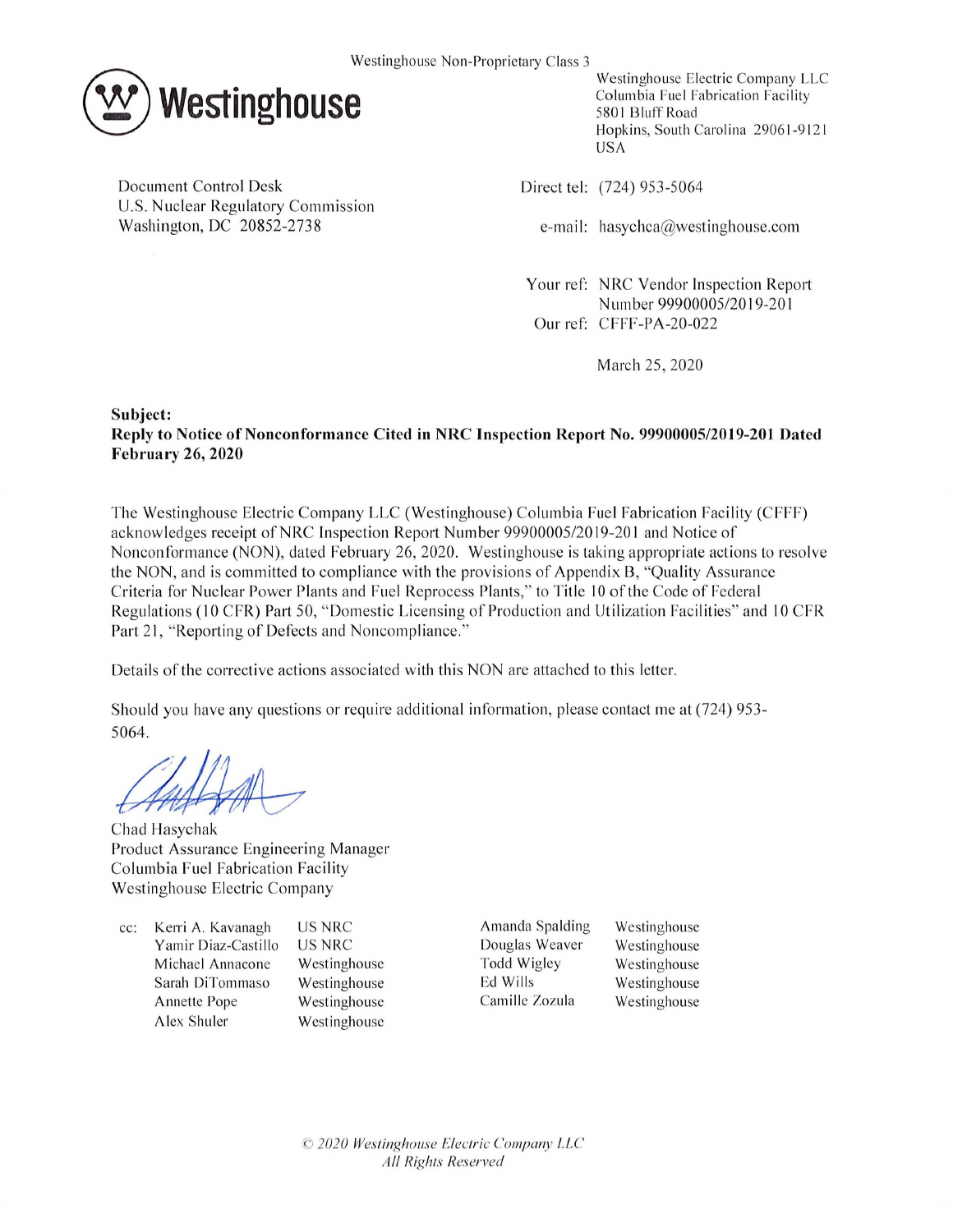Page 2 of 5 Our ref: CFFF-PA-20-022 **March 25, 2020**

#### **Nonconformance 99900005/2019-201-01**

*Criterion IX "Control of Special Processes," of Appendix B, "Quality Assurance Criteria for Nuclear Power Plants and Fuel Reprocessing Plants," to Title 10 of the Code of Federal Regulations (10 CFR) Part 50, "Domestic Licensing of Production and Utilization Facilities," states that "Measures shall be established to assure that special processes, including welding, heat treating, and nondestructive testing, are controlled and accomplished by qualified personnel using qualified procedures in accordance with applicable codes, standards, specifications, criteria, and other special requirements."* 

*Paragraph 4.5 of Westinghouse Electric Company's Quality Management System-A (QMS-A), "Quality Management System," Revision 7.1, dated December 18, 2019, states that "Procedures are established to specify the methods and extent of identification and traceability of items to ensure that only correct and acceptable items are installed or used in items and services." In addition, paragraph 4.5.2 of QMS-A states that "Identification of items is maintained, as necessary, to provide confidence that the correct items are used." Furthermore, paragraph 4.5.3 of QMS-A states that "When regulatory or customer requirements include traceability of items, procedures are established to provide identification, traceability, and records. Items including consumable materials and items identified as having limited calendar, shelf, or operating lives or cycles are traceable and controlled. The loss of identification on traceable items is documented and the items dispositioned in accordance with established procedures."* 

*Section 4.2 of WEC-CFFF procedure No. QA-608, "Identification, Traceability and Control of Materials, Parts and Components," Revision 12, dated July 18, 2019, states that manufacturing/process/quality engineers shall "Establish procedures and/or routings to establish and verify that identification and control of product materials, parts, components, including final assemblies required by specifications, drawings and specific contract requirements is maintained on the item, and/or by records traceable to the item to preclude use of incorrect or nonconforming items." In addition, Section 4.3 of procedure No. QA-608 states that operations "are responsible to assure that materials, parts, components, and final assemblies are identified and traced throughout the manufacturing process as indicated in the instructions provided." Furthermore, Section 5.2 of procedure No. QA-608 states that "When regulatory or customer requirements include traceability of items, procedures are established to provide identification, traceability, and records." Finally, Section 5.3 of procedure No. QA-608 states that "Identification markings shall be applied using materials and methods that provide a clear and legible identification and do not degrade the function or usability of the item."* 

*Contrary to the above, as of January 16, 2020, WEC-CFFF failed to assure that special processes were controlled and accomplished using qualified procedures in accordance with specifications and acceptance criteria. Specifically, while witnessing gas tungsten arc welding on the top nozzle pins for a 15x15 fuel assembly for Turkey Point Nuclear Generating Station Unit 3, the NRC inspection team noted that there was no shop procedure established for the control of weld filler material and the weld filler material was not being adequately controlled. The NRC inspection team observed weld filler material in two work stations with either no markings or illegible labels. On both work stations, the weld filler material was on a workshop table exposed to the environment. The NRC inspection team also noted that the weld filler material in the work stations was not marked with the heat or lot*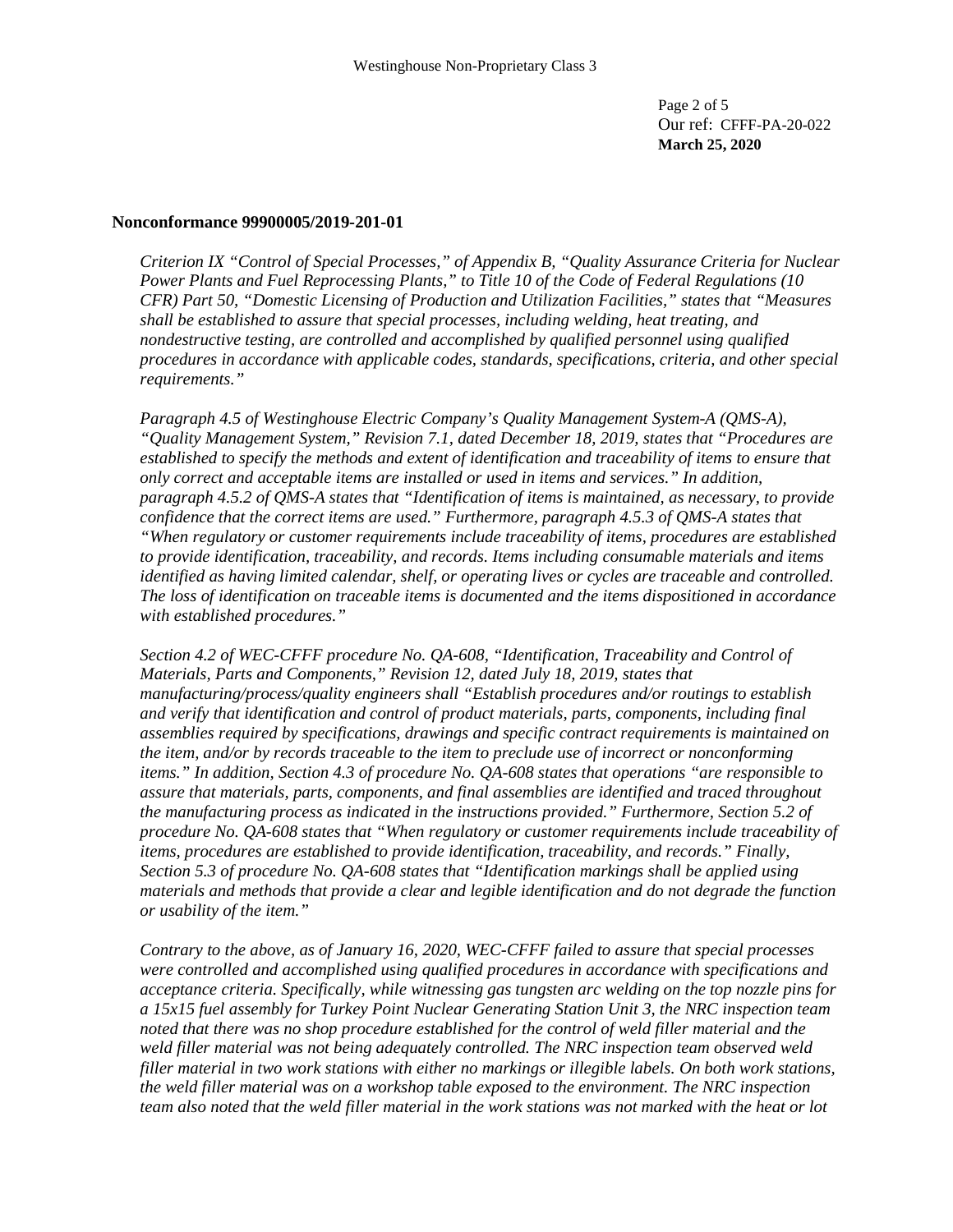Page 3 of 5 Our ref: CFFF-PA-20-022 **March 25, 2020**

*number and was not the same filler weld material. When asked for the requirements for handling the weld filler material, the welder and his supervisor were not aware of any specific procedure. Proper control of weld filler material is necessary to assure that each heat of material is documented in the associated traveler/routing as well as to avoid contamination and the introduction of detrimental material to the final product which could cause degradation (e.g., cracking) that could potentially result in the component not performing its intended safety function.*

# **Westinghouse Response:**

Westinghouse has created issue report IR-2020-644 in its Corrective Action Program to track the issue and completion of corrective actions.

## **1) The reason for the noncompliance or, if contested, the basis for disputing the noncompliance:**

Westinghouse's analysis identified the following cause:

Weld filler material was assumed to be effectively controlled because it is infrequently ordered and effectively controlled by the operator. The local operating procedures did not provide guidance on labeling.

A typical supplied lot of weld filler material as used at CFFF contains 30 lbs. and a single order can supply production needs for at least 7 years. Discussions with the operators and area managers indicated this material was thought to be effectively controlled due to the limited quantity, single heat number, lack of additional guidance in the operating procedures the small number of qualified welders and small number of areas in which welding occurs.

## **2) The corrective steps that have been and the results achieved:**

An extent of condition was performed on all welding that requires weld filler material and brazing operations at CFFF. Braze material was found to be controlled and labelled in compliance with QA-608 requirements. It was identified that local braze procedures could be strengthened for traceability requirements. One additional area was identified that uses weld filler material in the Combustion Engineering product area which was adequately controlled and labelled in compliance with all requirements, as each weld filler rod was labeled with an individual tag and was stored inside of a bag and the bag stored in a locked box.

New covered stainless storage containers for weld filler material were implemented for both identified work areas. The lot traceability label is attached to the outside of the container via use of a clear plastic protective sleeve. The means of storage and labeling of the weld filler material maintains the cleanliness of the weld filler material and its association to the weld filler lot traceability information. This storage solution meets the requirements set forth in CFFF Administrative procedure QA-608.

Operating procedures were reviewed and revised to ensure clear flowdown of QA-608 and QMS-A requirements. Reinforcement traceability training was given to personnel responsible for filler material control.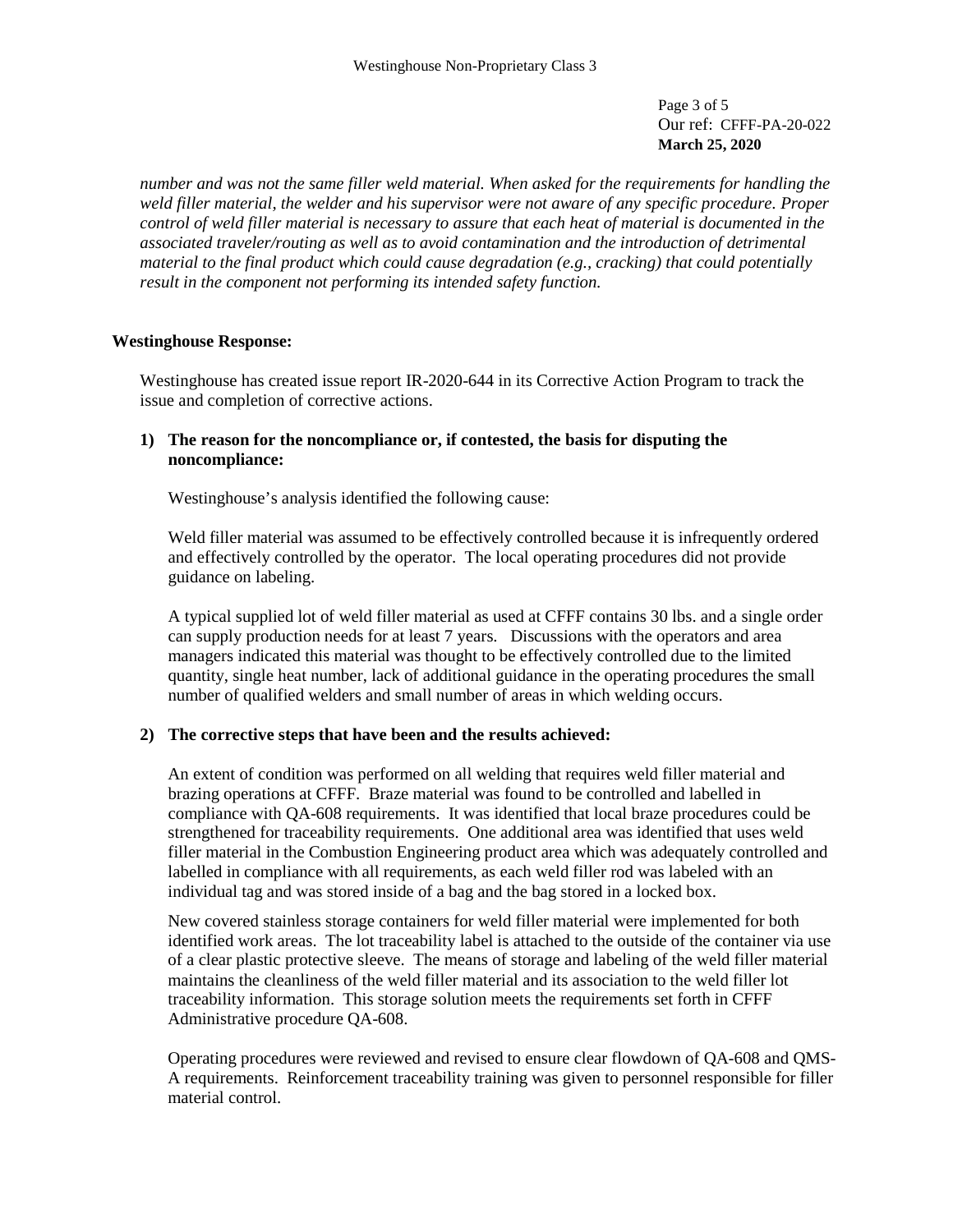Page 4 of 5 Our ref: CFFF-PA-20-022 **March 25, 2020**

The gap in identification/labeling practices relative to weld filler material used in the two identified welding areas did not affect the operator's ability to utilize the correct material for the product being welded and to correctly indicate the lot of material used in the electronic traceability system. The operators recorded the lot number of weld filler material in the production system. The weld filler material in use in these processes were further confirmed to have been correctly procured and released for use and did not have nonconforming conditions previously identified. The two different identified types of weld filler material at the stations are permitted; the qualified process allows for the usage of either diameter, which have identical weld parameters for both diameters. Therefore, in the unlikely event these were inadvertently mixed it would have no impact to the weld.

Regarding environmental exposure of weld filler material, the only potential exposure of contamination or detrimental material is from local dust producing processes of grinding, filing and sanding of the finished welds. This process utilizes a down draft table to minimize/eliminate airborne contamination. Any detrimental materials such as the oxides from abrasives would form an oxide that would solidify on the crater of each weld where it would be removed in the required post weld cleaning process. Per process requirements, welds are inspected at 3x magnification for cracks.

Based on the evaluations of acceptable and released weld filler material, area practices, environmental considerations and welding process above there is no potential for degraded safety function of the affected items due to weld filler material control and storage and this does not represent a condition adverse to nuclear safety.

Corrective Action #1: Revise operating procedures for welding to include weld filler material traceability requirements

Revise manufacturing operating procedures MOP-730804, MOP-730817, and MOP-726805 to ensure that traceability requirements for weld filler material of QA-608 are maintained for weld filler wire. This is documented in CAP IR-2020-644 Activity 5.

Corrective Action #2: Address storage and labelling of spider assembly weld filler material

Weld filler material for spider assembly is now controlled per QA-608 and 10CFR 50 Appendix B requirements. The lot traceability label is attached to the outside of the container via use of a clear plastic sleeve. This means of storage and labeling of the weld filler material maintains the cleanliness of the weld filler material and its association to the weld filler lot traceability information. This is documented in CAP IR-2020-644 Activity 6.

Corrective Action #3: Address storage and labelling of nozzle weld filler material

Weld wire for nozzle welding is now controlled per QA-608 and 10CFR 50 Appendix B requirements. The lot traceability label is attached to the outside of the container via use of a clear plastic sleeve. This means of storage and labeling of the weld filler material maintains the cleanliness of the weld filler material and its association to the weld filler lot traceability information. This is documented in CAP IR-2020-644 Activity 7.